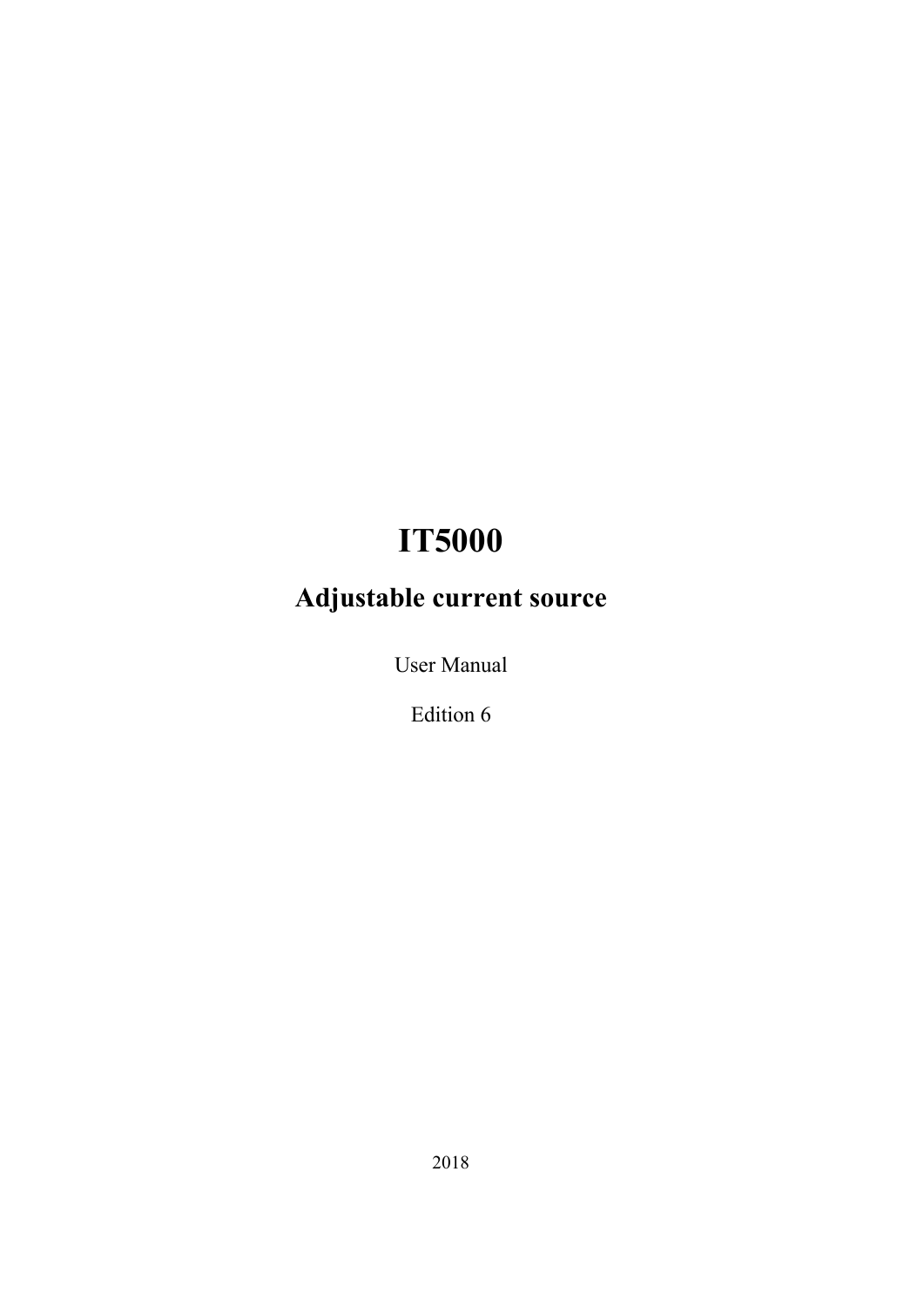# **Table of contents**

| 2. GENERAL INFORMATION AND OPERATION PRINCIPLE  4 |  |
|---------------------------------------------------|--|
|                                                   |  |
|                                                   |  |
|                                                   |  |
|                                                   |  |
|                                                   |  |
|                                                   |  |
|                                                   |  |
|                                                   |  |
|                                                   |  |
|                                                   |  |
|                                                   |  |
|                                                   |  |
|                                                   |  |
|                                                   |  |
|                                                   |  |
|                                                   |  |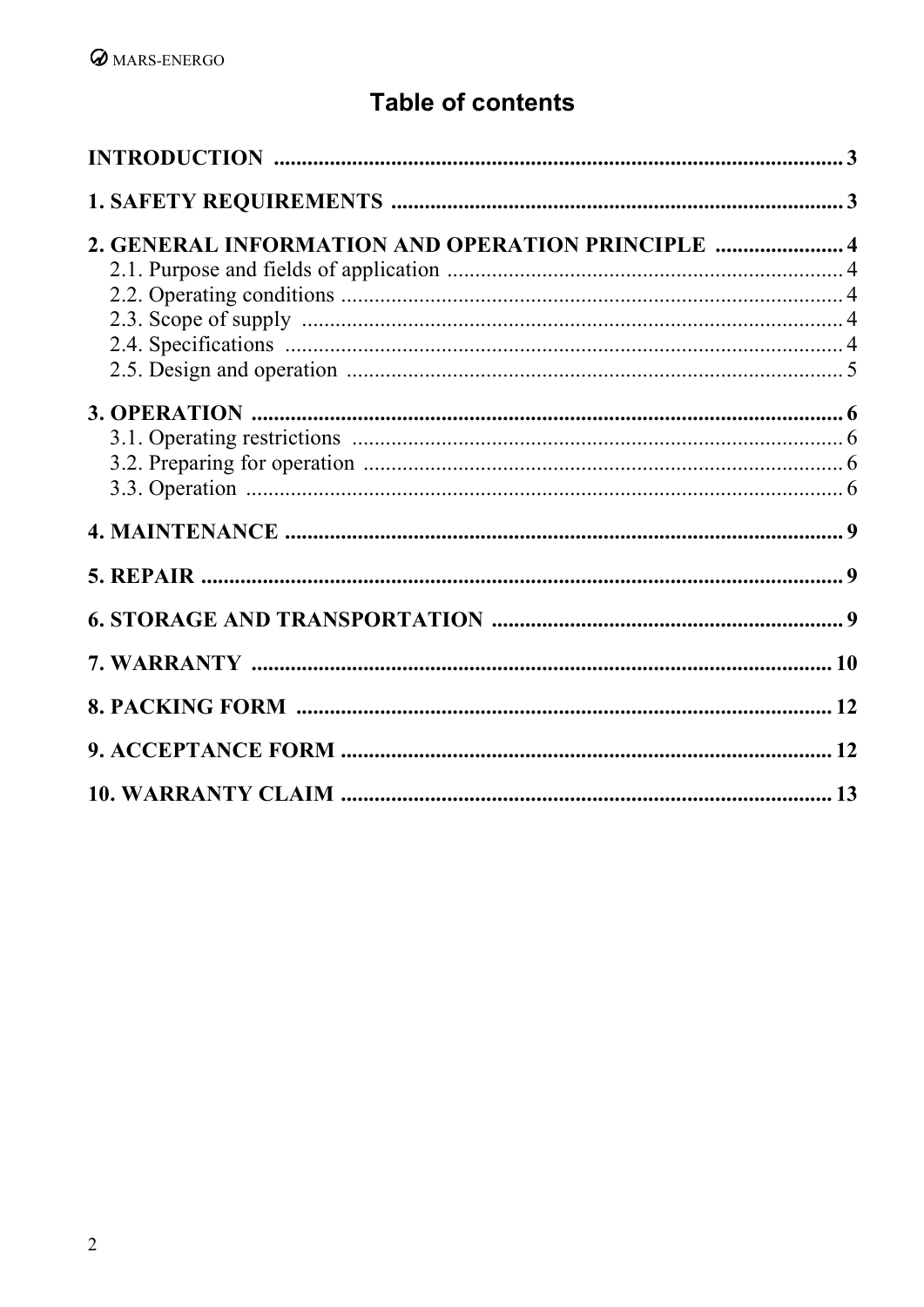#### INTRODUCTION

<span id="page-2-1"></span><span id="page-2-0"></span>This User Manual describes an adjustable current source IT5000 (IT5000 or the unit below) and contains information about its design, operation principles, operation, maintenance and other information required for proper operation of the unit.

### 1. SAFETY REQUIREMENTS

1.1. While the unit is being used as intended, the "Interbranch rules for Labour Safety (Safety Rules) When Operating Electrical Systems", "Safety requirements for Operation of Electrical Installations on Consumer Side" in the part dedicated to LV installations (circuits below 1000V) and corresponding local electrical safety requirements must be observed.

1.2. IT5000 must be grounded. The ground terminals of the Generating Transformer GT-IT5000 and Regulating Transformer LATR-IT5000 (marked as  $\leftarrow$ ) must be connected to the grounding bus.

1.3. You must NOT make any connections to the equipment of the test system until you have made sure that supply voltage is removed from the system.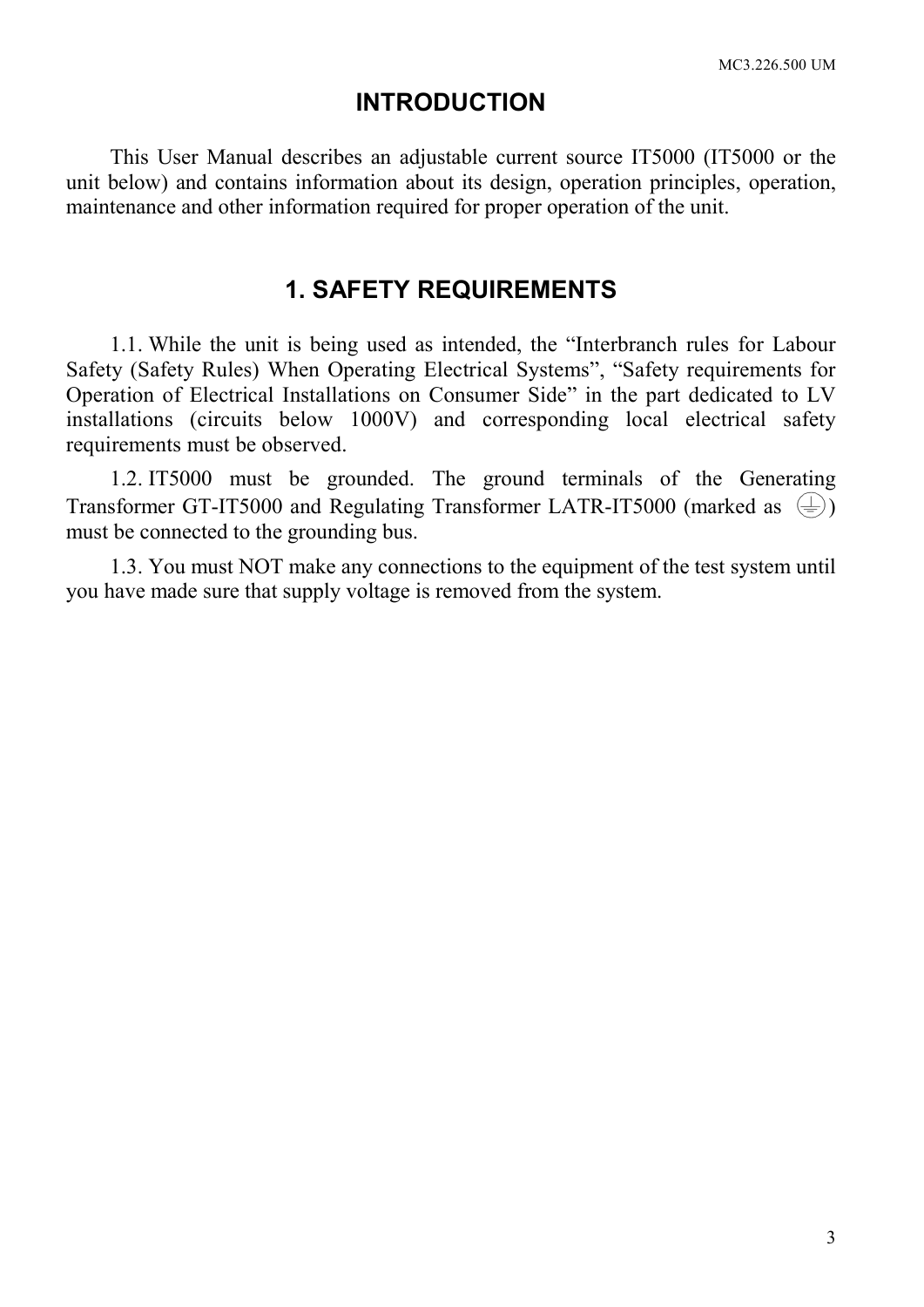# 2. GENERAL INFORMATION AND OPERATION PRINCIPLE

#### *2.1. Purpose and fields of application*

<span id="page-3-2"></span><span id="page-3-1"></span><span id="page-3-0"></span>IT5000 is a source of current used for generating test currents within 0.05 to 6000A range on the primary side of the reference current transformer and transformer under test.

#### *2.2. Operating conditions*

Environmental conditions for operation, transportation and storage:

- Lower value of operating temperature ...................................................... +1 °C Upper value of operating temperature .................................................... +35 °C
- Lower value of transportation and storage temperature .......................... –50 °C
- Upper value of transportation and storage temperature ........................... +50 °C
- Relative humidity .................................................................................. 30–80 %
- <span id="page-3-3"></span>Atmospheric pressure ....................................... 84–106 kPa (630–795 mm Hg).

### *2.3. Scope of supply*

The scope of supply is represented in Table 1.

| r. |  |
|----|--|
|----|--|

| Name and description                                         | $Q$ -ty                     |
|--------------------------------------------------------------|-----------------------------|
| Generating transformer GT-IT5000                             |                             |
| Regulating voltage transformer LATR-IT5000                   |                             |
| Resistor box GT-IT5000                                       |                             |
| Set of cables:                                               |                             |
| K-240 (cross section $-240$ mm <sup>2</sup> , length $-2$ m) | $\mathfrak{D}$              |
| K-120 (cross section $-120$ mm <sup>2</sup> , length $-2$ m) | $\overline{2}$              |
| $K-50$ (cross section — 50 mm <sup>2</sup> , length — 6 m)   |                             |
| K-16 (cross section $-16$ mm <sup>2</sup> , length $-2$ m)   | $\mathcal{D}_{\mathcal{L}}$ |
| K-5 (cross section $-5$ mm <sup>2</sup> , length $-2$ m)     | $\mathfrak{D}$              |
| LATR-GT (length $-4$ m)                                      |                             |
| Power supply cable LATR-IT5000 (length $-2$ m)               |                             |
| User manual                                                  |                             |
| Package                                                      | 3                           |

### *2.4. Specifications*

<span id="page-3-4"></span>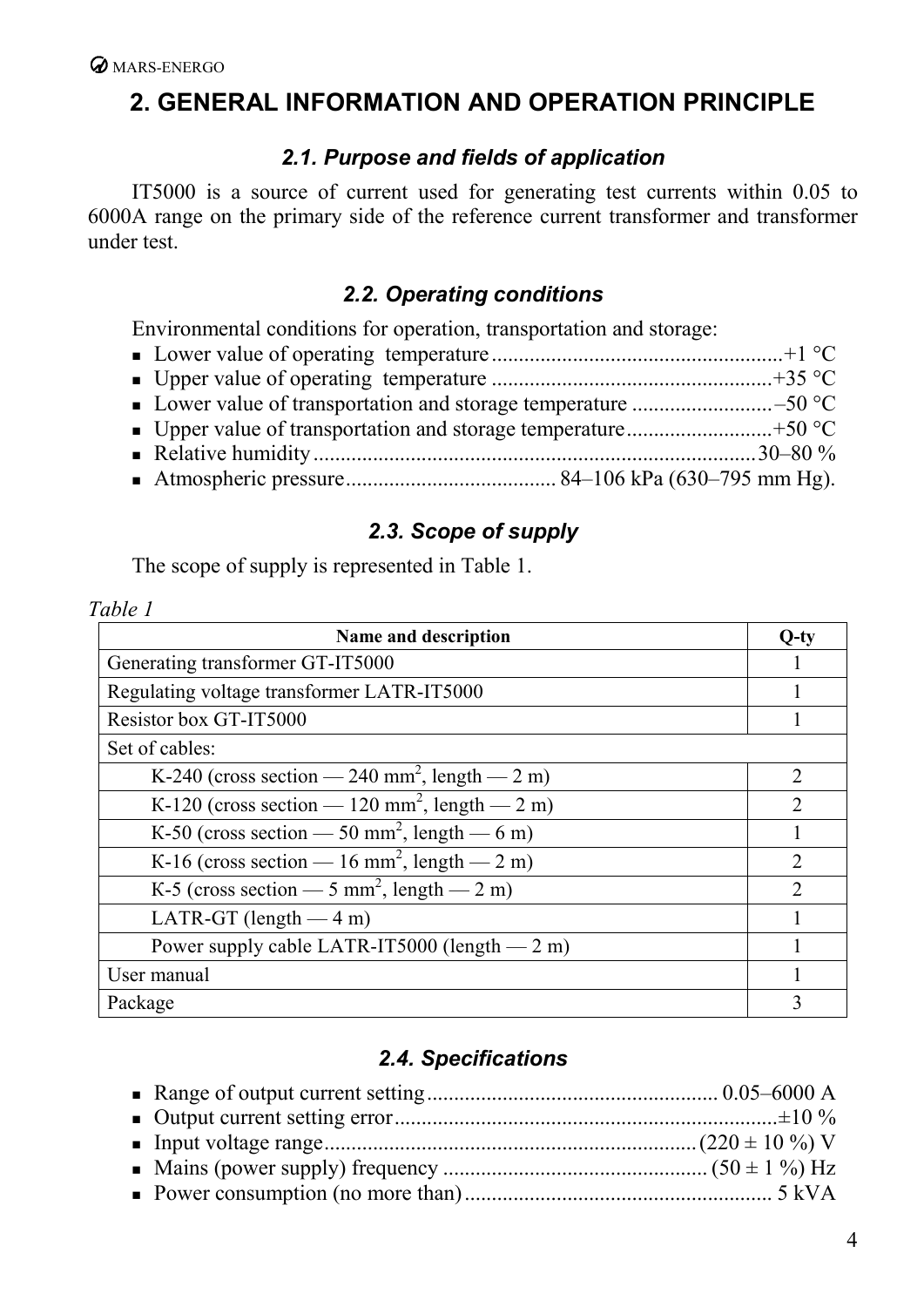| • Overall dimensions                                                             |  |
|----------------------------------------------------------------------------------|--|
| Generating transformer GT-IT5000 (no more than) $380 \times 170 \times 310$ mm   |  |
| Regulating transformer LATR-IT5000 (no more than) $540 \times 270 \times 250$ mm |  |
| $\blacksquare$ Weight (no more than):                                            |  |
|                                                                                  |  |
|                                                                                  |  |
|                                                                                  |  |

#### *2.5. Design and operation*

<span id="page-4-0"></span>A connection diagram of the unit is given in Fig. 1. The LATR-IT5000 regulating transformer is connected to a 220V (AC) power supply. The "Output" female connector of LATR-IT5000 is connected to the "Input" male connector of the generating transformer GT-IT5000 via the cable LATR-GT. Cables marked K-240, K-120, K-50, and K-16 are used as primary conductor cables to form an external primary winding (current loop). One of these cables is passed through the side hole in the GT-IT5000 module and connected to the primaries of instrument current transformers. When testing the CT at 1% and 5% test points (250, 200, and 150A currents), LATR-IT5000 and GT-IT5000 are connected via the Resistor box GT-IT5000.



Fig.1. Connection diagram

#### Note!

The cables used as primary conductors must be rated for the current passing through the primary winding.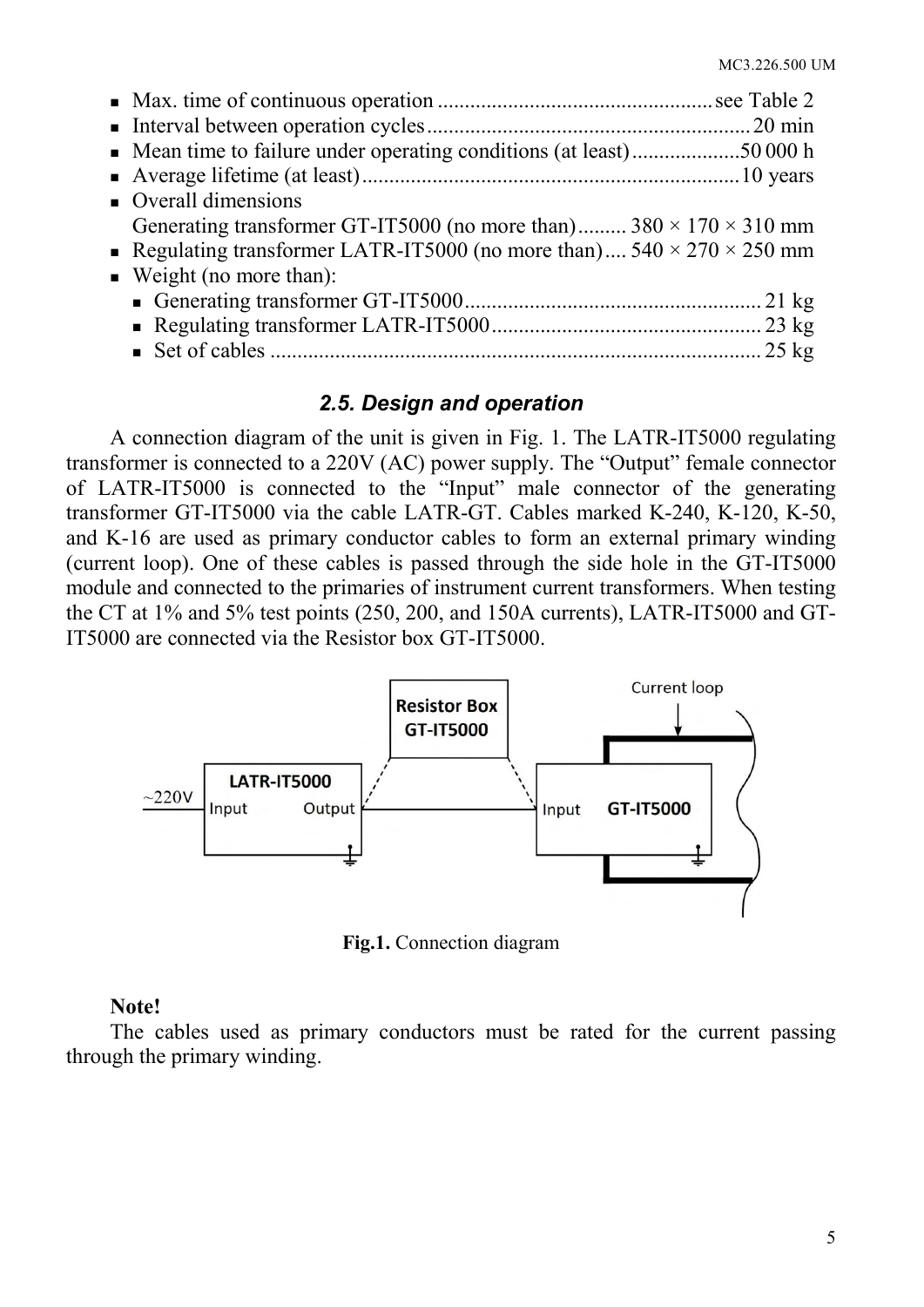## 3. OPERATION

#### *3.1. Operating restrictions*

<span id="page-5-1"></span><span id="page-5-0"></span>3.1.1. During operation the environmental conditions must comply with the requirements specified in section 2.2.

<span id="page-5-2"></span>3.1.2. The time of continuous operation of the unit at the maximum current must not exceed the values specified in Table 2.

#### *3.2. Preparing for operation*

1) Connect the grounding terminals of the GT-IT5000 and LATR-IT5000 modules (marked  $\left(\frac{\cdot}{\cdot}\right)$ ) to the grounding bus.

2) Turn the output voltage regulating knob on LATR-IT5000 to the leftmost (zero) position.

3) Set the Power switch on the LATR-IT5000 front panel to the OFF (lower) position.

4) Set the switches C1–C4 on the LATR-IT5000 front panel to the lower positions.

#### *3.3. Operation*

<span id="page-5-3"></span>1) Make connections to the IT5000 modules as shown in Fig.1. Make connections among the test system components as per wiring diagram shown in Fig. 2.



Fig. 2. Transformer test system based on comparison method

 $\Theta$  — power supply (generator); T<sub>ref</sub> — reference transformer; T<sub>t</sub> — tested transformer; P1, P2 — primary terminals; S1, S2 — secondary terminals; X1, X2 —auxiliary secondary winding terminals;  $z$  — burden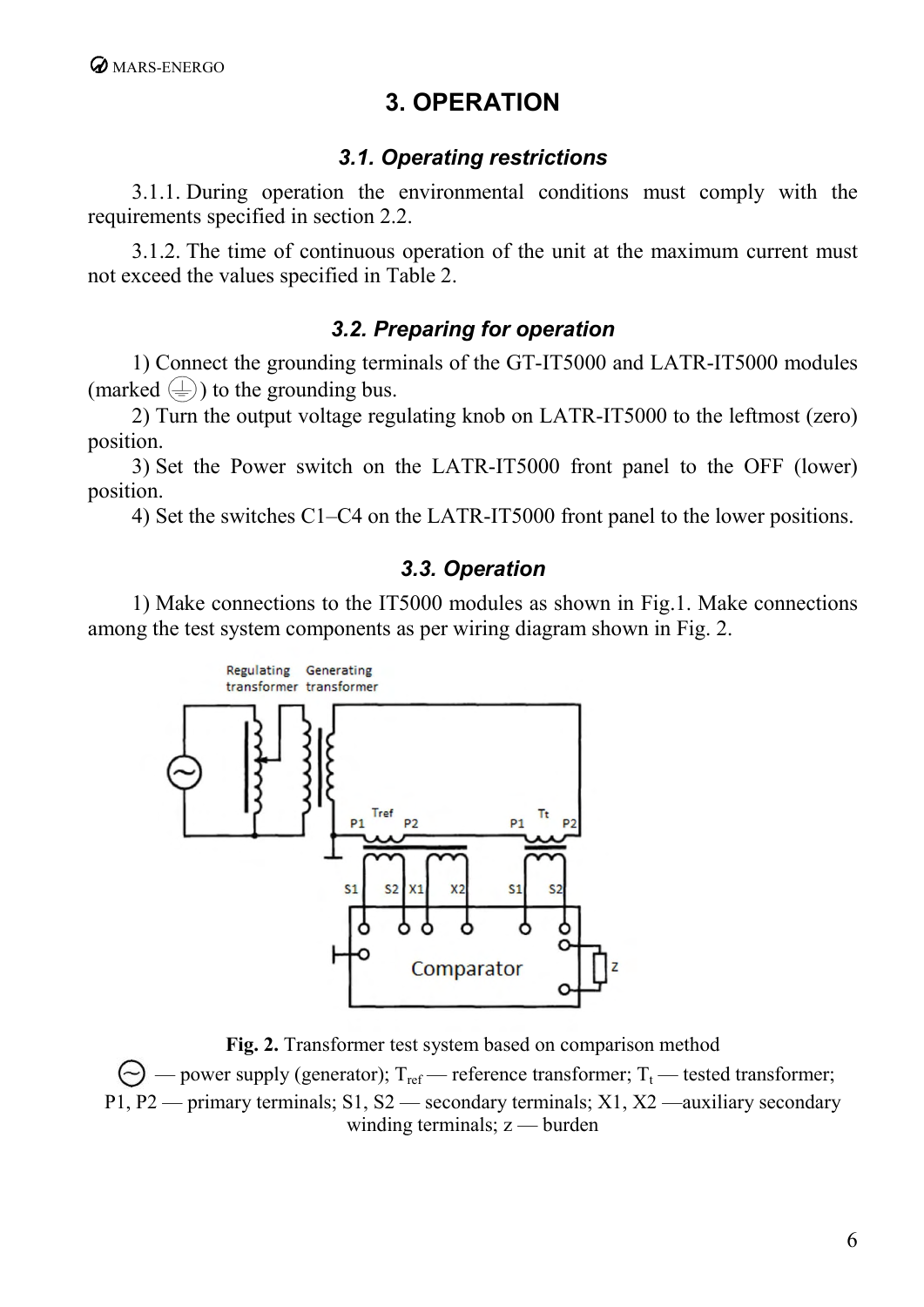2) Select the primary conductor cable (to be passed through the hole of the generating transformer) considering the maximum values for current and the time of continuous operation given in Table 2.

#### *Table 2*

| Cable                                   | <b>Max</b><br>current,<br>A | Max time of<br>continuous operation,<br>min |
|-----------------------------------------|-----------------------------|---------------------------------------------|
| $K-16$                                  | 120                         | 15                                          |
| $K-50$                                  | 600                         | 1.5                                         |
| $K-120$                                 | 1200                        |                                             |
| $K-240$                                 | 3000                        | 1.5                                         |
| $K-240+K-240$<br>(2 cables in parallel) | 5000                        | 1.5                                         |

#### Cable specifications

3) Set the Power switch on the LATR-IT5000 front panel to the ON position.

4) Smoothly turn the voltage regulation knob on LATR-IT5000 to pass the required primary (test) current by monitoring its value on the secondary side (on the comparator's screen) considering the transformer ratio.

While increasing the voltage across the LATR-IT5000 outputs, monitor the value of output current on the built-in ammeter (this value shall not exceed 20A). The output current of LATR-IT5000 can be reduced by means of compensation of the reactive current component using the built-in capacitors connected/disconnected with the switches C1-C4. The number of the capacitors connected is selected so as to provide the minimal current on the LATR's output.

#### **Notes**

- 1. The switches C1-C4 on the LATR-IT5000 front panel are used to connect/disconnect compensating capacitors from the minimum (C1) to the maximum (C4) values of capacitance.
- 2. When testing the CT at 1% and 5% test points (250, 200, and 150A currents), LATR-IT5000 and GT-IT5000 are connected via the Resistor box GT-IT5000.

The inductance of cables will be reduced, and hence the higher values of current in the current loop will be obtained, if the cables going to and from the CT under test are placed as close to each other as possible (see Fig. 3a).

To get the higher values of current in the current loop, the number of primary turns going through GT-IT5000 may be increased (see Fig. 3b).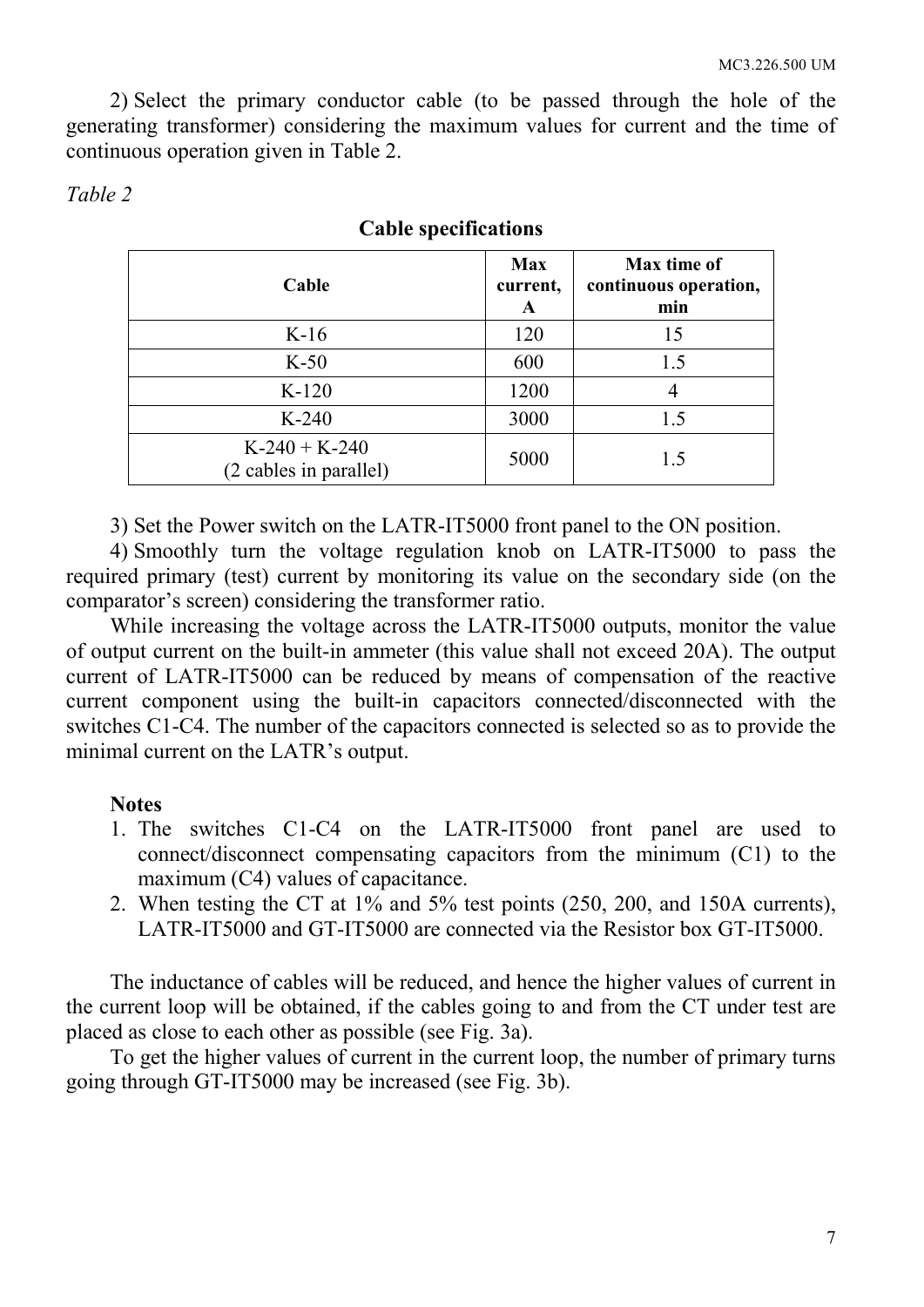

5) When the work is complete, turn the voltage regulation knob on LATR-IT5000 to the leftmost (zero) position and turn off the power supply.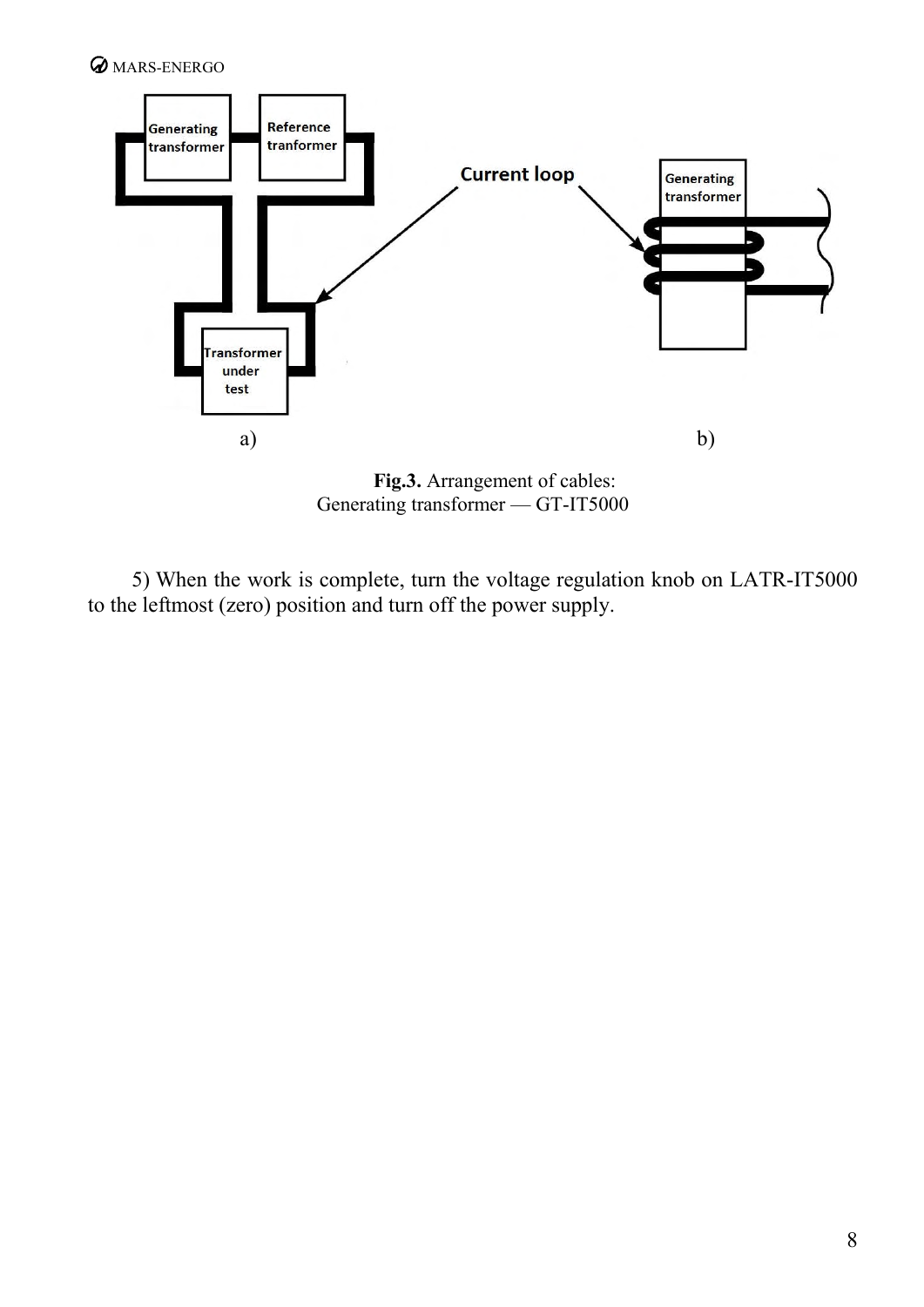### 4. MAINTENANCE

<span id="page-8-0"></span>The routine maintenance includes:

- Cleaning the housing and contact surfaces of the unit from dust and dirt
- <span id="page-8-1"></span>Visual inspection of the unit for external damages

### 5. REPAIR

<span id="page-8-2"></span>The faulty IT5000 can be repaired only by the manufacturer. For repairs under warranty, or at any other time, please contact the manufacturer.

## 6. STORAGE AND TRANSPORTATION

IT5000 can be transported in any enclosed vehicle. For the environmental conditions during transportation see section 2.2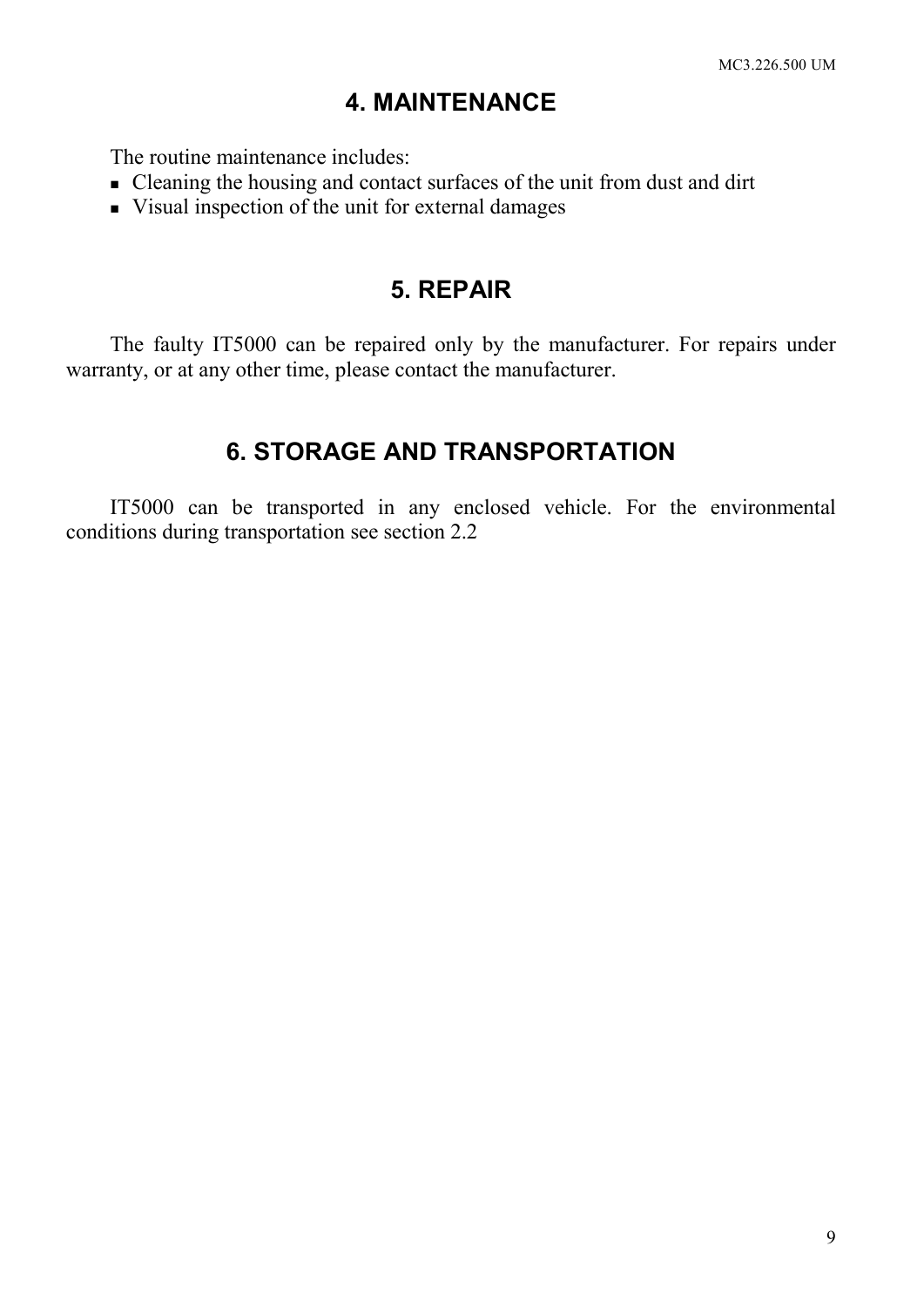### 7. WARRANTY

<span id="page-9-0"></span>7.1. The IT-5000 adjustable current source is warranted against defects in manufacture or material for a period of 4 (four) years from the date of purchase from the manufacturer. The unit believed to be defective may be sent within the warranty period to the manufacturer for inspection (the warranty claim enclosed, transportation prepaid). If the inspection confirms that the product is defective, it will be repaired or replaced (at manufacturer's option) at no charge, within the limitations specified below (paragraph 7.2), and returned prepaid to the location specified in the buyer's warranty claim. All replaced parts become the property of the manufacturer.

7.2. Conditions

In the event of any failure or defect in manufacture or material during the warranty period (provided that the transportation, storage and operating conditions outlined in this User's Manual are fulfilled), send IT5000 to the Manufacturer along with the sales invoice or other proof of the ownership and date of purchase. If the purchase documents are absent, the warranty period is calculated from the date of manufacture of the unit.

The Manufacturer retains the right to reject a warranty claim in the following cases:

1) The warranty claim is filled out incompletely, incorrectly or illegibly

2) The unit has:

Serial number altered or removed or illegible

This warranty is not applicable for:

1) Damages to IT5000 caused during shipment to and from the Manufacturer's site.

2) Parts requiring regular maintenance or replacement due to natural wear

3) Consumable parts (parts, the nature of which is to become worn or depleted with use)

4) Damages to IT5000 caused by:

a) Any use other than correct use described in the User's Manual including:

- Handling of the unit resulting in mechanical damages or other defects including any changes or modifications to the unit
- Installation or use of the unit in a manner inconsistent with the technical and safety laws or standards in force in the country where it is installed or used
- Any maintenance other than correct maintenance described in the User's Manual

b) Damages caused by condition or defects of a system or its elements with which or as part of which IT5000 was used, excluding the other Manufacturer's products intended for use with IT5000

c) Damages caused by accessories or ancillary equipment not made or authorized by the Manufacturer with respect to their type, condition or characteristics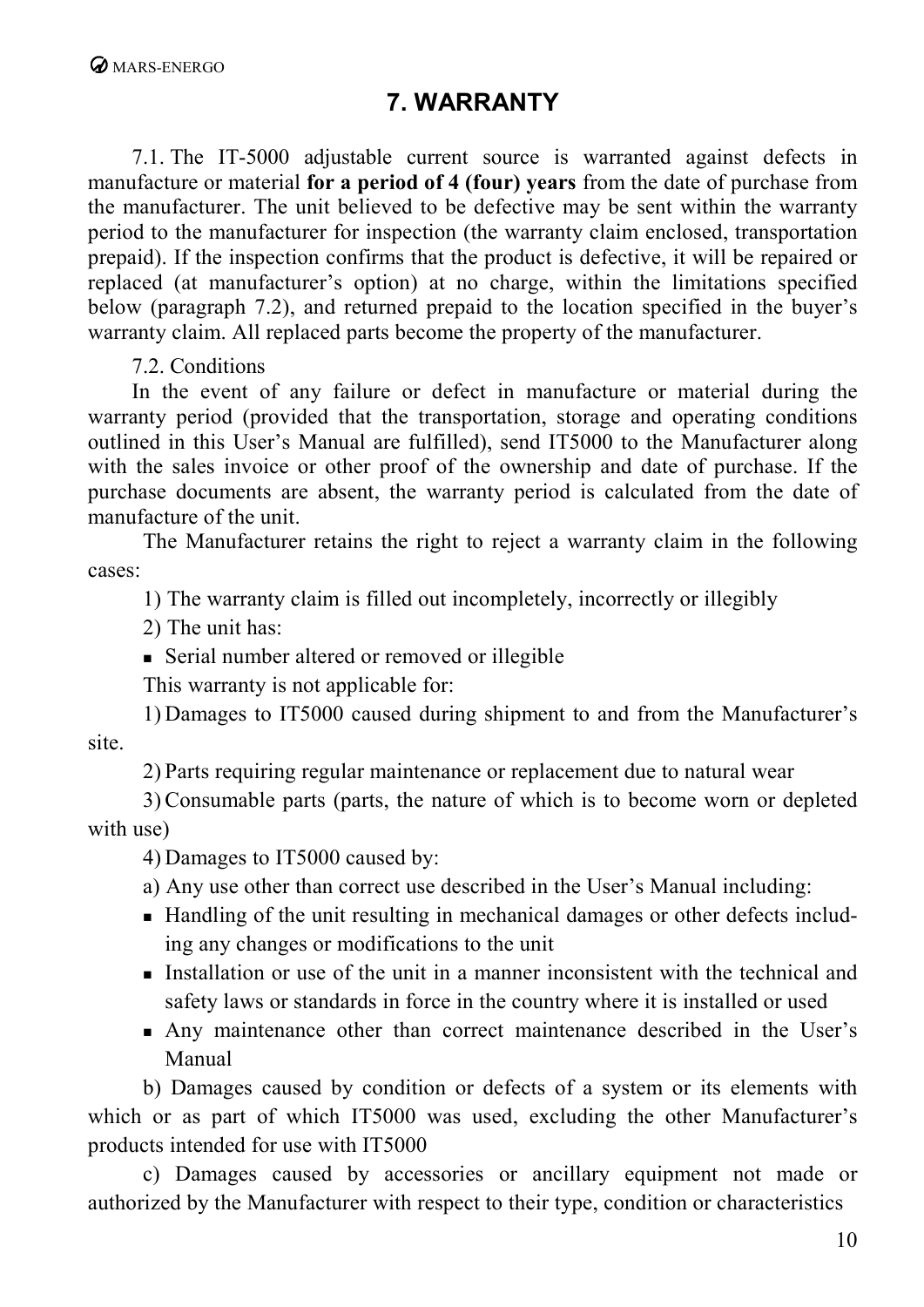d) Damages caused by any repair or attempt to repair the unit executed by an unauthorized person or company

e) Damages caused by adjustments or modifications made to the unit without prior written consent of the Manufacturer

f) Damages caused by negligent handling

g) Damages caused by accidents, fire, ingress of liquids, chemicals or other materials, flood, vibration, heat, improper ventilation, variations of supply voltage, improper power supply or input voltage, electrostatic discharge including lightning, or any other impacts or external actions beyond the reasonable control of the Manufacturer and not covered by the technical documentation for the unit

7.3. The Manufacturer establishes the lifetime for the products outlined above of 4 (four) years from the date of purchase from the Manufacturer. *Please note that the warranty period and lifetime differ from each other.* 

7.4. The Manufacturer shall in no circumstances be liable for any direct or indirect damages or losses, whether incidental, consequential or otherwise, including but not limited to loss of profits, loss of use or any deletion, corruption, destruction or removal of data, disclosure of confidential information or infringement of privacy, data recovery expenses, losses arising out of interruption of commercial, production or other activities based on use or loss of use of the unit.

Manufacturer's address (for warranty claims):

#### Russia OOO NPP Mars-Energo

V.O. 13 Line 6-8, office 41H, St. Petersburg Tel: +7 812 327-21-11; +7 812 331-87-35 E-mail: mail@mars-energo.ru www.mars-energo.com

#### Estonia

ESME OU Kadastiku 25a, Narva, Estonia 21004 Tel: +372 56809999 E-mail: mail@esme.ee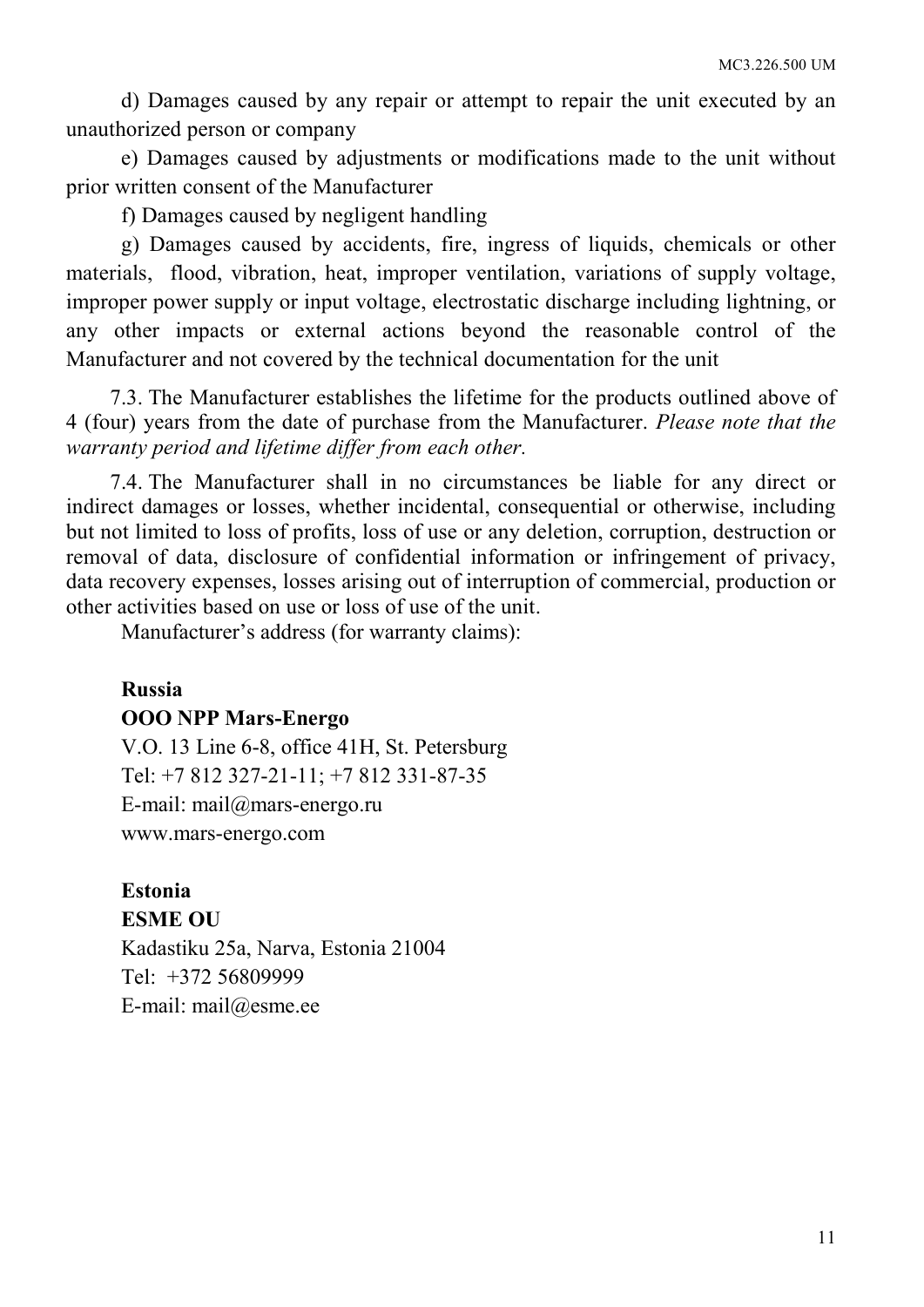## 8. PACKING FORM

<span id="page-11-0"></span>

| Adjustable current source IT5000, serial number                               | has |
|-------------------------------------------------------------------------------|-----|
| been packed by the Manufacturer in compliance with the Technical Requirements |     |
| in force.                                                                     |     |
| Packer signature:<br>(Initials and name)                                      |     |
|                                                                               |     |
| Date:                                                                         |     |

## 9. ACCEPTANCE FORM

<span id="page-11-1"></span>

| Adjustable current source IT5000, serial number<br>been manufactured in compliance with the Technical Requirements in force and<br>has been approved as suitable for operation. | has |
|---------------------------------------------------------------------------------------------------------------------------------------------------------------------------------|-----|
| Head of Quality Control Department:<br>(Initials and name)                                                                                                                      |     |
| Corporate Seal:                                                                                                                                                                 |     |
| Date:                                                                                                                                                                           |     |
|                                                                                                                                                                                 |     |
| Date of sale                                                                                                                                                                    |     |

(Corporate Seal) \_\_\_\_\_\_\_\_\_\_\_\_\_\_\_\_\_\_\_\_\_\_\_\_\_\_\_\_\_\_\_\_\_\_\_\_\_\_ (*Initials and name*)